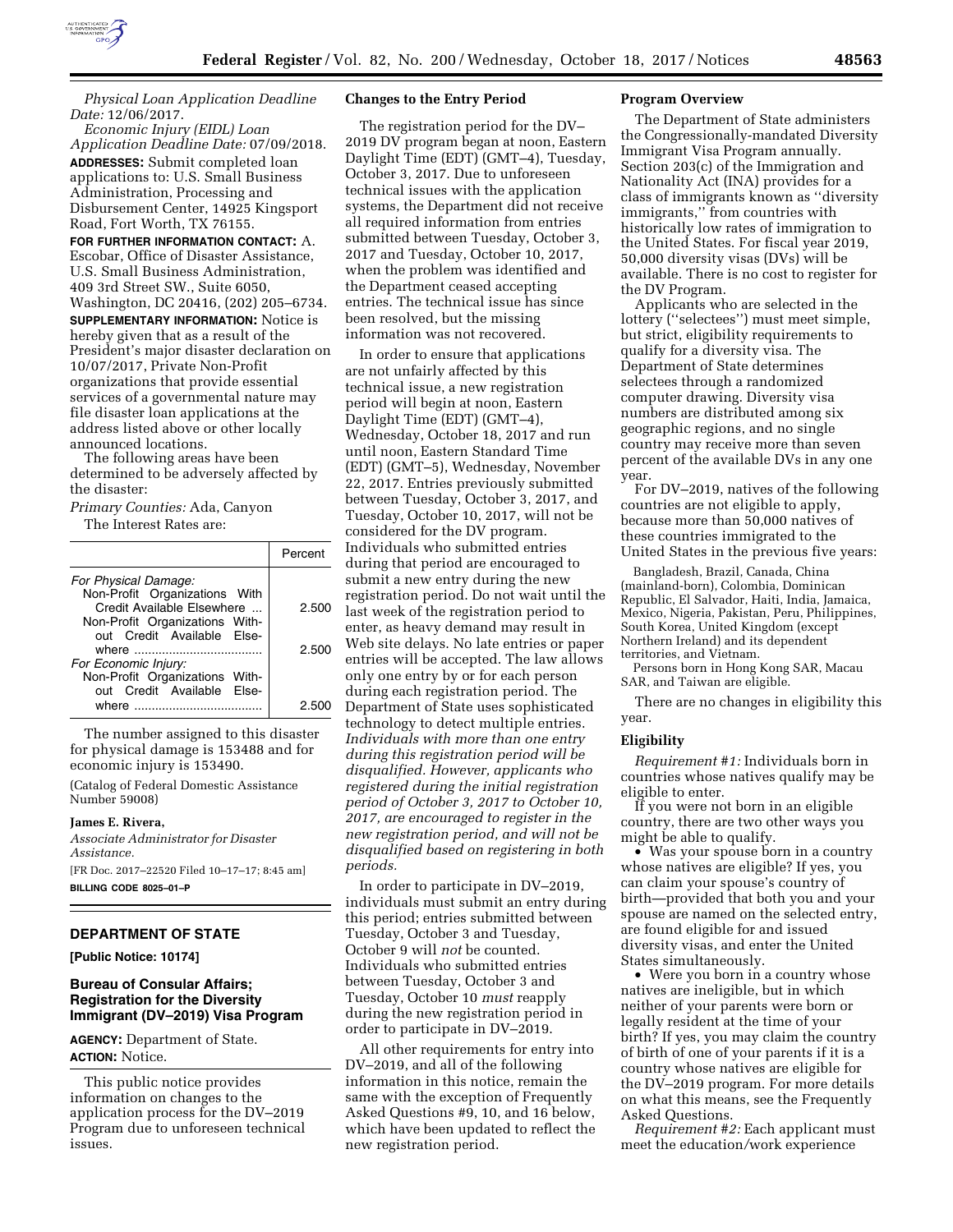requirement of the DV program by having either:

• At least a high school education or its equivalent, defined as successful completion of a 12-year course of formal elementary and secondary education; OR

• two years of work experience within the past five years in an occupation that requires at least two years of training or experience to perform. The Department of State will use the U.S. Department of Labor's O\*Net Online database to determine qualifying work experience. For more information about qualifying work experience for the principal DV applicant, see the Frequently Asked Questions.

*Do not submit an entry to the DV program unless you meet both of these requirements.* 

# **Completing Your Electronic Entry for the DV–2019 Program**

Submit your Electronic Diversity Visa Entry Form (E–DV Entry Form or DS– 5501), online at *dvlottery.state.go*v. We will not accept incomplete entries. There is no cost to register for the DV Program.

We strongly encourage you to complete the entry form yourself, without a ''visa consultant,'' ''visa agent,'' or other facilitator who offers to help. If someone else helps you, you should be present when your entry is prepared so that you can provide the correct answers to the questions and retain the confirmation page and your unique confirmation number.

After you submit a complete entry, you will see a confirmation screen that contains your name and a unique confirmation number. Print this confirmation screen for your records. It is extremely important that you retain your confirmation page and unique confirmation number. Without this information, you will not be able to access the online system that will inform you of the status of your entry. You also should retain access to the email account listed in the E–DV. See the Frequently Asked Questions for more information about Diversity Visa scams.

Starting May 15, 2018, you will be able to check the status of your entry by returning to *dvlottery.state.gov,* clicking on *Entrant Status Check,* and entering your unique confirmation number and personal information. *Entrant Status Check* will be the sole means of informing you of your selection for DV– 2019, providing instructions on how to proceed with your application, and notifying you of your appointment for your immigrant visa interview. Please

review the Frequently Asked Questions for more information about the selection process.

You must provide the following information to complete your E–DV entry:

1. Name—last/family name, first name, middle name—exactly as on your passport.

2. Gender—male or female.

- 3. Birth date—day, month, year.
- 4. City where you were born.

5. Country where you were born— Use the name of the country currently used for the place where you were born.

6. Country of eligibility for the DV Program—Your country of eligibility will normally be the same as your country of birth. Your country of eligibility is not related to where you live.

If you were born in a country that is not eligible, please review the Frequently Asked Questions to see if there is another way you may be eligible.

7. Entrant photograph(s)—Recent photographs (taken within 6 months) of yourself, your spouse, and all your children listed on your entry. See Submitting a Digital Photograph for compositional and technical specifications. You do not need to include a photograph for a spouse or child who is already a U.S. citizen or a Lawful Permanent Resident, but you will not be penalized if you do. We cannot accept group photographs; you must submit a photograph for each individual. Your entry may be disqualified or your visa refused if the photographs are more than six months old, have been manipulated in any way, or do not meet the specifications explained below. Submitting the same photograph that you submitted with a prior year's entry) will result in disqualification. See Submitting a Digital Photograph for more information.

8. Mailing Address—In Care Of Address Line 1 Address Line 2 City/Town District/Country/Province/State Postal Code/Zip Code Country 9. Country where you live today.

10. Phone number (optional).

11. Email address—An email address to which you have direct access, and will continue to have direct access after we notify selectees in May of next year. If your entry is selected and you respond to the notification of your selection through the *Entrant Status Check,* you will receive follow-up email communication from the Department of State notifying you that details of your

immigrant visa interview are available on *Entrant Status Check.* The Department of State will never send you an email telling you that you have been selected for the DV program. See the Frequently Asked Questions for more information about the selection process.

12. Highest level of education you have achieved, as of today: (1) Primary school only, (2) Some high school, no diploma, (3) High school diploma, (4) Vocational school, (5) Some university courses, (6) University degree, (7) Some graduate-level courses, (8) Master's degree, (9) Some doctoral-level courses, and (10) Doctorate. See the Frequently Asked Questions for more information about educational requirements.

13. Current marital status—(1) Unmarried, (2) married and my spouse is NOT a U.S. citizen or U.S. LPR, (3) married and my spouse IS a U.S. citizen or U.S. LPR, (4) divorced, (5) widowed, or (6) legally separated. Enter the name, date of birth, gender, city/town of birth, country of birth of your spouse, and a photograph of your spouse meeting the same technical specifications as your photo.

Failure to list your eligible spouse will result in disqualification of the principal applicant and refusal of all visas in the case at the time of the visa interview. You must list your spouse even if you currently are separated from him/her, unless you are legally separated. Legal separation is an arrangement when a couple remain married but live apart, following a court order. If you and your spouse are legally separated, your spouse will not be able to immigrate with you through the Diversity Visa program. You will not be penalized if you choose to enter the name of a spouse from whom you are legally separated. If you are not legally separated by a court order, you must include your spouse even if you plan to be divorced before you apply for the Diversity Visa. Failure to list your eligible spouse is grounds for disqualification.

If your spouse is a U.S. citizen or Lawful Permanent Resident, do not list him/her in your entry. A spouse who is already a U.S. citizen or a Lawful Permanent Resident will not require or be issued a DV visa. Therefore, if you select ''married and my spouse IS a U.S. citizen or U.S. LPR'' on your entry, you will not be prompted to include further information on your spouse. See the Frequently Asked Questions for more information about family members.

14. Number of children—List the name, date of birth, gender, city/town of birth, and country of birth for all living unmarried children under 21 years of age, regardless of whether or not they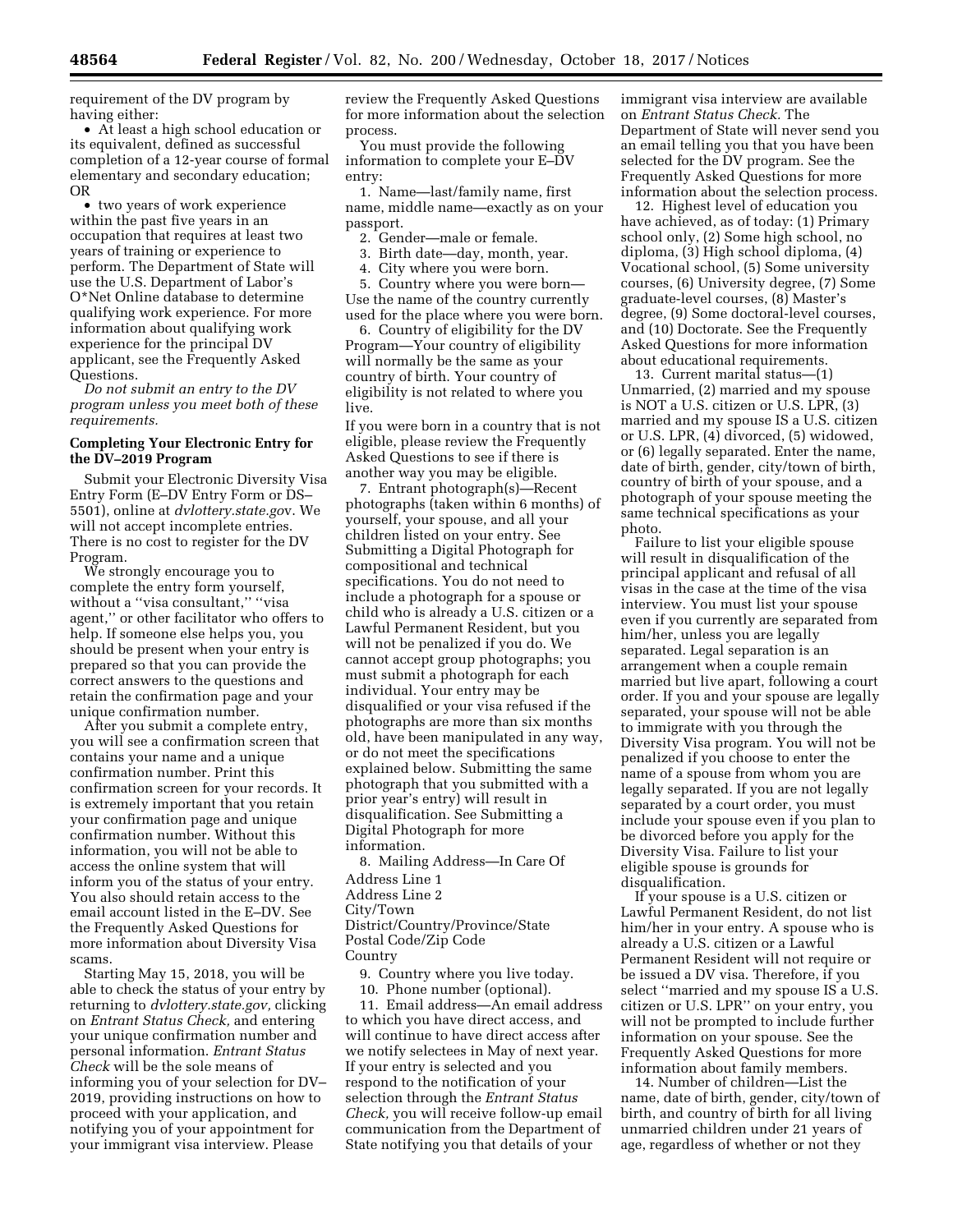are living with you or intend to accompany or follow to join you should you immigrate to the United States. Submit individual photographs of each of your children using the same technical specifications as your own photograph.

Be sure to include:

• All living natural children;

• all living children legally adopted by you; and,

• all living step-children who are unmarried and under the age of 21 on the date of your electronic entry, even if you are no longer legally married to the child's parent, and even if the child does not currently reside with you and/ or will not immigrate with you.

Married children and children over the age of 21 are not eligible for the DV. However, the Child Status Protection Act protects children from ''aging out'' in certain circumstances. If you submit your DV entry before your unmarried child turns 21, and the child turns 21 before visa issuance, it is possible that he or she may be treated as though he or she were under 21 for visa-processing purposes.

A child who is already a U.S. citizen or a Lawful Permanent Resident will not require or be issued a diversity visa, and you will not be penalized for either including or omitting such family members from your entry.

Failure to list all children who are eligible will result in disqualification of the principal applicant and refusal of all visas in the case at the time of the visa interview. See the Frequently Asked Questions for more information about family members.

See the Frequently Asked Questions for more information about completing your Electronic Entry for the DV–2019 Program.

### **Selection of Applicants**

Based on the allocations of available visas in each region and country, the Department of State will randomly select individuals by computer from among qualified entries. All DV–2019 entrants must go to the *Entrant Status Check* using the unique confirmation number saved from their DV–2019 online entry registration to find out whether their entry has been selected in the DV program. *Entrant Status Check*  will be available on the E–DV Web site at *dvlottery.state.gov* starting May 15, 2018, through at least September 30, 2019.

If your entry is selected, you will be directed to a confirmation page that will provide further instructions, including information on fees connected with immigration to the United States. *Entrant Status Check* will be the ONLY

means by which the Department of State notifies selectees of their selection for DV–2019. The Department of State will not mail out notification letters or notify selectees by email. U.S. embassies and consulates will not provide a list of selectees. Individuals who have not been selected also will be notified ONLY through *Entrant Status Check.*  You are strongly encouraged to access *Entrant Status Check* yourself and not to rely on someone else to check and inform you.

In order to immigrate, DV selectees must be admissible to the United States. The DS–260, Online Immigrant Visa and Alien Registration Application, electronically, and the consular officer, in person will ask you questions about your eligibility to immigrate, and these questions include criminal and security related grounds.

All eligible selectees, including family members, must be issued by September 30, 2019. Under no circumstances can the Department of State issue DVs or approve adjustments after this date, nor can family members obtain DVs to follow-to-join the principal applicant in the United States after this date. See the Frequently Asked Questions for more information about the selection process.

# **Submitting a Digital Photograph (Image)**

You can take a new digital photograph or scan a recent photographic print, taken within the last 6 months, with a digital scanner, as long as it meets the compositional and technical specifications listed below. Test your photos through the photo validation link on the E–DV Web site, which provides additional technical advice on photo composition and examples of acceptable and unacceptable photos. Do not submit an old photograph. Submitting the same photograph that was submitted with a prior year's entry, a photograph that has been manipulated, or a photograph that does not meet the specifications below will result in disqualification.

Photographs must be in 24-bit color depth. If you are using a scanner, the settings must be for True Color or 24-bit color mode. See the additional scanning requirements below.

### **Compositional Specifications**

• *Head Position:* You must directly face the camera. The subject's head should not be tilted up, down, or to the side. The head height or facial region size (measured from the top of the head, including the hair, to the bottom of the chin) must be between 50 percent and 69 percent of the image's total height. The eye height (measured from the

bottom of the image to the level of the eyes) should be between 56 percent and 69 percent of the image's height.

• *Light-colored Background:* The subject should be in front of a neutral, light-colored background.

• *Focus:* The photograph must be in focus.

• *No Eyewear:* The subject must not wear glasses or other items that detract from the face.

• *No Head Coverings or Hats:* Head coverings or hats worn for religious beliefs are acceptable, but the head covering may not obscure any portion of the face. Tribal or other headgear not religious in nature may not be worn. Photographs of military, airline, or other personnel wearing hats will not be accepted.

## **Technical Specifications**

• Taking a New Digital Image. If you submit a new digital image, it must meet the following specifications:

Æ *Image File Format:* The image must be in the Joint Photographic Experts Group (JPEG) format.

 $\circ$  *Image File Size:* The maximum image file size is 240 kilobytes (240KB).

Æ *Image Resolution and Dimensions:*  Minimum acceptable dimensions are 600 pixels (width) x 600 pixels (height) up to 1200 pixels x 1200 pixels. Image pixel dimensions must be in a square aspect ratio (meaning the height must be equal to the width).

Æ *Image Color Depth:* Image must be in color (24 bits per pixel). 24-bit black and white or 8-bit images will not be accepted.

• Scanning a Submitted Photograph. Before you scan a photographic print, make sure it meets the color and compositional specifications listed above. Scan the print using the following scanner specifications:

Æ *Scanner Resolution:* Scanned at a resolution of at least 300 dots per inch (dpi).

Æ *Image File Format:* The image must be in the Joint Photographic Experts Group (JPEG) format.

Æ *Image File Size:* The maximum image file size is 240 kilobytes (240 KB).

Æ *Image Color Depth:* 24-bit color. [Note that black and white, monochrome, or grayscale images will not be accepted.]

### **Frequently Asked Questions (FAQ's)**

#### *Eligibility*

1. What do the terms ''Native'' and ''Chargeability'' mean?

''Native'' ordinarily means someone born in a particular country, regardless of the individual's current country of residence or nationality. ''Native'' can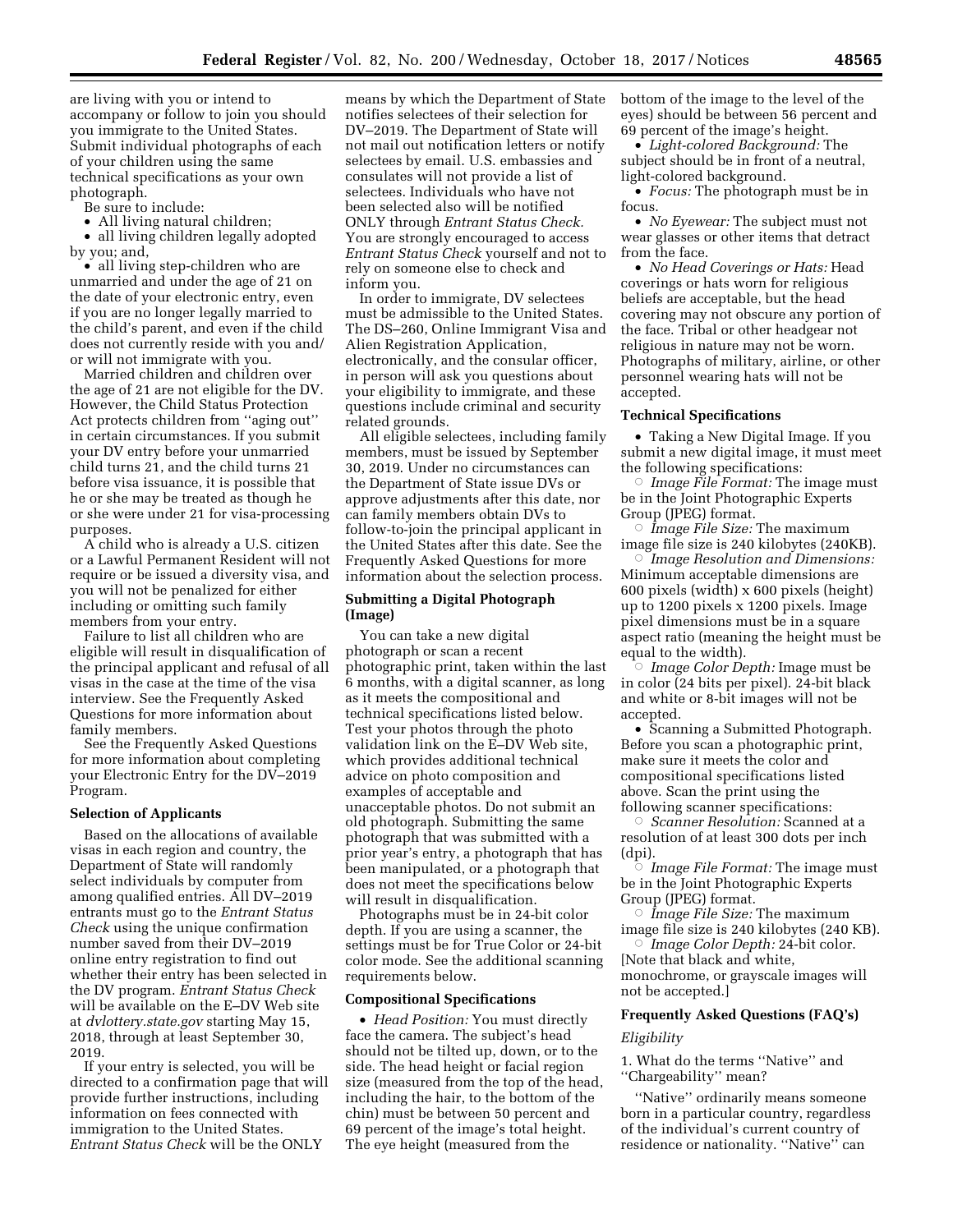also mean someone who is entitled to be ''charged'' to a country other than the one in which he/she was born under the provisions of Section 202(b) of the Immigration and Nationality Act.

Because there is a numerical limitation on immigrants who enter from a country or geographic region, each individual is ''charged'' to a country. Your chargeability'' refers to the country towards which limitation you count. Your country of eligibility will normally be the same as your country of birth. However, you may choose your country of eligibility as the country of birth of your spouse, or the country of birth of either of your parents if you were born in a country in which neither parent was born and in which the parents were not resident at the time of your birth. These are the only three ways to select your country of chargeability.

If you claim alternate chargeability through either of the above, you must provide an explanation on the E–DV Entry Form, in question #6. Listing an incorrect country of eligibility or chargeability (*i.e.,* one to which you cannot establish a valid claim) will disqualify your entry.

2. Can I still apply if I was not born in a qualifying country?

There are two circumstances in which you still might be eligible to apply. First, if your derivative spouse was born in an eligible country, you may claim chargeability to that country. As your eligibility is based on your spouse, you will only be issued a  $\text{DV}-1$  immigrant visa if your spouse is also eligible for and issued a DV–2 visa. Both of you must enter the United States together using your DVs. Similarly, your minor dependent child can be ''charged'' to a parent's country of birth.

Second, you can be ''charged'' to the country of birth of either of your parents as long as neither of your parents was born in or a resident of your country of birth at the time of your birth. People are not generally considered residents of a country in which they were not born or legally naturalized, if they were only visiting, studying in the country temporarily, or stationed temporarily for business or professional reasons on behalf of a company or government from a different country other than the one in which you were born.

If you claim alternate chargeability through either of the above, you must provide an explanation on the E–DV Entry Form, in question #6. Listing an incorrect country of eligibility or chargeability (*i.e.,* one to which you cannot establish a valid claim) will disqualify your entry.

3. Why do natives of certain countries not qualify for the DV program?

DVs are intended to provide an immigration opportunity for persons who are not from ''high admission'' countries. The law defines ''high admission countries'' as those from which a total of 50,000 persons in the Family-Sponsored and Employment-Based visa categories immigrated to the United States during the previous five years. Each year, U.S. Citizenship and Immigration Services (USCIS) counts the family and employment immigrant admission and adjustment of status numbers for the previous five years to identify the countries that are considered ''high admission'' and whose natives will therefore be ineligible for the annual diversity visa program. Because USCIS makes this calculation annually, the list of countries whose natives are eligible or not eligible may change from one year to the next.

4. How many DV–2019 visas will go to natives of each region and eligible country?

United States Citizenship and Immigration Services (USCIS) determines the regional DV limits for each year according to a formula specified in Section 203(c) of the Immigration and Nationality Act (INA). The number of visas the Department of State eventually will issue to natives of each country will depend on the regional limits established, how many entrants come from each country, and how many of the selected entrants are found eligible for the visa. No more than seven percent of the total visas available can go to natives of any one country.

5. What are the requirements for education or work experience?

U.S. immigration law and regulations require that every DV entrant must have at least a high school education or its equivalent or have two years of work experience within the past five years in an occupation that requires at least two years of training or experience. A ''high school education or equivalent'' is defined as successful completion of a 12-year course of elementary and secondary education in the United States OR the successful completion in another country of a formal course of elementary and secondary education comparable to a high school education in the United States. Only formal courses of study meet this requirement; correspondence programs or equivalency certificates (such as the General Equivalency Diploma G.E.D.) are not acceptable. You must present

documentary proof of education or work experience to the consular officer at the time of the visa interview.

If you do not meet the requirements for education or work experience, your entry will be disqualified at the time of your visa interview, and no visas will be issued to you or any of your family members.

6. What occupations qualify for the DV program?

The U.S. Department of Labor's (DOL) O\*Net OnLine database will be used to determine qualifying work experience. The O\*Net Online Database groups job experience into five ''job zones.'' While the DOL Web site lists many occupations, not all occupations qualify for the DV Program. To qualify for a DV on the basis of your work experience, you must have, within the past five years, two years of experience in an occupation that is classified in a Specific Vocational Preparation (SVP) range of 7.0 or higher.

If you do not meet the requirements for education or work experience, your entry will be disqualified at the time of your visa interview, and no visas will be issued to you or any of your family members.

7. How can I find the qualifying DV occupations in the Department of Labor's O\*Net online database?

When you are in O\*Net OnLine, follow these steps to find out if your occupation qualifies:

1. Under ''Find Occupations'' select ''Job Family'' from the pull down;

2. Browse by ''Job Family,'' make your selection, and click "GO;"

3. Click on the link for your specific occupation.

4. Select the tab ''Job Zone'' to find the designated Job Zone number and Specific Vocational Preparation (SVP) rating range.

As an example, select Aerospace Engineers. At the bottom of the Summary Report for Aerospace Engineers, under the Job Zone section, you will find the designated Job Zone 4, SVP Range, 7.0 to < 8.0. Using this example, Aerospace Engineering is a qualifying occupation.

For additional information, see the Diversity Visa—List of Occupations Web page *(travel.state.gov/visa/ immigrants/types/types*\_*1319.html).* 

8. Is there a minimum age to apply for the DV program?

There is no minimum age to apply, but the requirement of a high school education or work experience for each principal applicant at the time of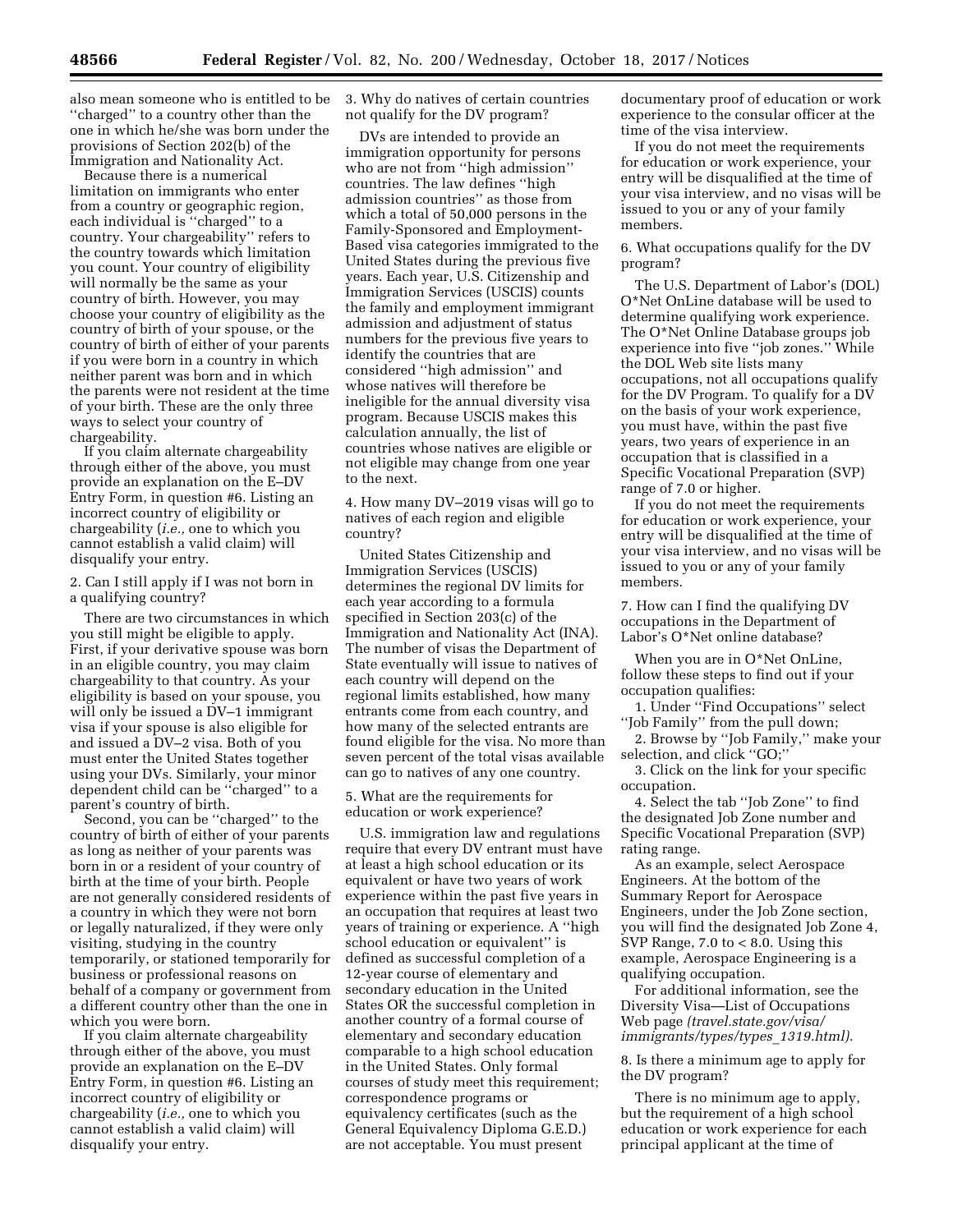application will effectively disqualify most persons who are under age 18.

# **Completing Your Electronic Entry for the DV Program**

9. When can I submit my entry?

The DV–2019 entry period will run from 12:00 p.m. (noon), Eastern Daylight Time (EDT) (GMT–4), Wednesday, October 18, 2017, until 12:00 p.m. (noon), Eastern Standard Time (EST) (GMT–5), Wednesday, November 22, 2017. In order to participate in DV– 2019, individuals must submit an entry during this period; entries submitted between Tuesday, October 3 and Tuesday, October 10 will *not* be counted. Individuals who submitted entries between Tuesday, October 3 and Tuesday, October 10 *must* reapply during the new registration period in order to participate in DV–2019.

Each year, millions of people submit entries. Holding the entry period on these dates ensures selectees receive notification in a timely manner and gives both the visa applicants and our embassies and consulates time to prepare and complete cases for visa issuance. We strongly encourage you to enter early during the registration period. Excessive demand at the end of the registration period may slow the system down. We cannot accept entries after noon EST Wednesday, November 22, 2017.

10. I am in the United States. Can I enter the DV program?

Yes, an entrant may apply while in the United States or another country. An entrant may submit an entry from any location.

11. Can I only enter once during the registration period?

Yes, the law allows only one entry by or for each person during each registration period. The Department of State uses sophisticated technology to detect multiple entries. *Individuals with more than one entry during this registration period will be disqualified.* 

In order to participate in DV–2019, individuals must submit an entry during this period; entries submitted between Tuesday, October 3 and Tuesday, October 10, will *not* be counted. Individuals who submitted entries between Tuesday, October 3 and Tuesday, October 10 *must* reapply during the new registration period in order to participate in DV–2019.

12. May my spouse and I each submit a separate entry?

Yes, a husband and a wife may each submit one entry if each meets the eligibility requirements. If either spouse is selected, the other is entitled to apply as a derivative dependent.

13. What family members must I include in my DV entry?

*Spouse:* If you are legally married, you must list your spouse (husband or wife) regardless of whether or not he or she lives with you or intends to immigrate to the United States. You must list your spouse even if you are currently separated from him/her, unless you are legally separated. Legal separation is an arrangement when a couple remain married but live apart, following a court order. If you and your spouse are legally separated, your spouse will not be able to immigrate with you through the Diversity Visa program. You will not be penalized if you choose to enter the name of a spouse from whom you are legally separated. If you are not legally separated by a court order, you must include your spouse even if you plan to be divorced before you apply for the Diversity Visa. Failure to list your eligible spouse is grounds for disqualification.

If you are divorced or your spouse is deceased, you do not have to list your former spouse.

The only exception to this requirement is if your spouse is already a U.S. citizen or U.S. Lawful Permanent Resident. A spouse who is already a U.S. citizen or a Lawful Permanent Resident will not require or be issued a DV. Therefore, if you select ''married and my spouse IS a U.S. citizen or U.S. LPR'' on your entry, you will not be able to include further information on your spouse.

*Children:* You must list ALL your living children who are unmarried and under 21 years of age at the time of your initial E–DV entry, whether they are your natural children, your stepchildren (even if you are now divorced from that child's parent), your spouse's children, or children you have formally adopted in accordance with the applicable laws. List all children under 21 years of age at the time of your electronic entry, even if they no longer reside with you or you do not intend for them to immigrate under the DV program. You are not required to list children who are already U.S. citizens or Lawful Permanent Residents, though you will not be penalized if you do include them.

Parents and siblings of the entrant are ineligible to receive DV visas as dependents, and you should not include them in your entry.

If you list family members on your entry, they are not required to apply for a visa or to immigrate or travel with you. However, if you fail to include an

eligible dependent on your original entry, your case will be disqualified at the time of your visa interview and no visas will be issued to you or any of your family members. This only applies to those who were family members at the time the original application was submitted, not those acquired at a later date. Your spouse, if eligible to enter, may still submit a separate entry even though he or she is listed on your entry, as long as both entries include details on all dependents in your family (see FAQ #12 above).

14. Must I submit my own entry, or can someone else do it for me?

We encourage you to prepare and submit your own entry, but you may have someone submit the entry for you. Regardless of whether you submit your own entry, or an attorney, friend, relative, or someone else submits it on your behalf, only one entry may be submitted in your name. You, as the entrant, are responsible for ensuring that information in the entry is correct and complete; entries that are not correct or complete may be disqualified. Entrants should keep their own confirmation number so that they are able to independently check the status of their entry using Entrant Status Check at *dvlottery.state.gov.* Entrants should keep retain access to the email account used in the E–DV submission.

15. I'm already registered for an immigrant visa in another category. Can I still apply for the DV program?

Yes. Your DV registration will not make you ineligible for another immigrant visa classification.

16. When will E–DV be available online?

You can enter online during the registration period beginning at 12:00 p.m. (noon) Eastern Daylight Time (EDT) (GMT–4) on Wednesday, October 18, 2017, and ending at 12:00 p.m. (noon) Eastern Standard Time (EST) (GMT–5) on Wednesday, November 22, 2017. While E–DV was available between Tuesday, October 3 and Tuesday, October 10, entries submitted during that period will not be counted due to unforeseen technical issues. Individuals *must* reapply during the new registration period in order to participate in DV–2019.

17. Can I download and save the E–DV entry form into a word processing program and finish it later?

No, you will not be able to save the form into another program for completion and submission later. The E–DV Entry Form is a Web form only.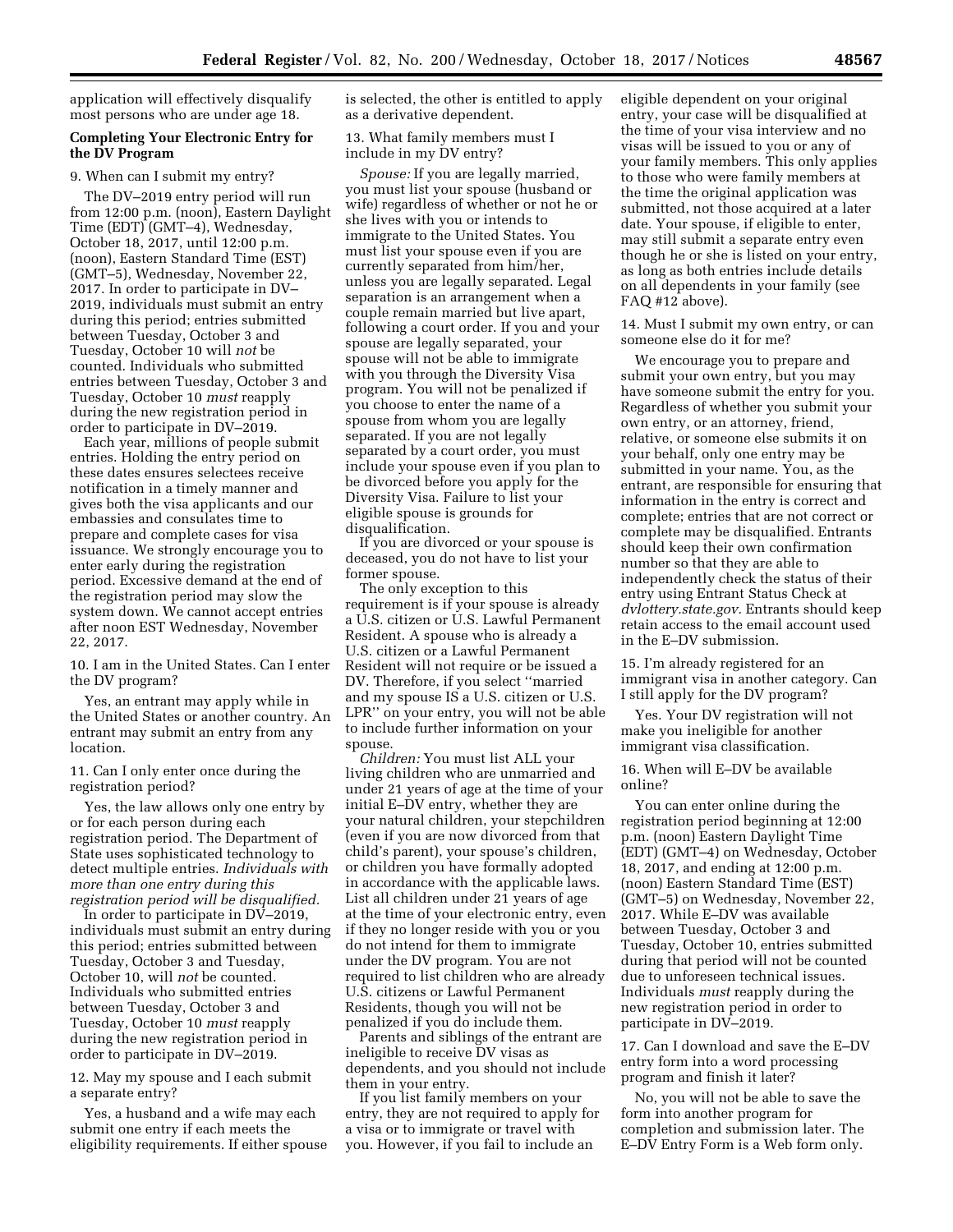You must fill in the information and submit it while online.

18. Can I save the form online and finish it later?

No. The E–DV Entry Form is designed to be completed and submitted at one time. You will have 60 minutes starting from when you download the form to complete and submit your entry through the E–DV Web site. If you exceed the 60 minute limit and have not submitted your complete entry electronically, the system discards any information already entered. The system deletes any partial entries so that they are not accidentally identified as duplicates of a later, complete entry. Read the DV instructions completely before you start to complete the form online, so that you know exactly what information you will need.

19. I don't have a scanner. Can I send photographs to someone in the united states to scan them, save them, and mail them back to me so I can use them in my entry?

Yes, as long as the photograph meets the requirements in the instructions and is electronically submitted with, and at the same time as, the E–DV online entry. You must already have the scanned photograph file when you submit the entry online; it cannot be submitted separately from the online application. The entire entry (photograph and application together) can be submitted electronically from the United States or from overseas.

20. According to the procedures, the system will reject my E–DV entry form if my photos don't meet the specifications. Can I resubmit my entry?

Yes, as long as you complete your submission by 12:00 p.m. (noon) Eastern Standard Time (EST) (GMT–5) on Wednesday, November 22, 2017. If your photo(s) did not meet the specifications, the E–DV Web site will not accept your entry, so you will not receive a confirmation notice. However, given the unpredictable nature of the Internet, you may not receive the rejection notice immediately. If you can correct the photo(s) and re-send the Form Part One or Two within 60 minutes, you may be able to successfully submit the entry. Otherwise, you will have to restart the entire entry process. You can try to submit an application as many times as is necessary until a complete application is submitted and you receive the confirmation notice. Once you receive a confirmation notice, your entry is complete and you should NOT submit any additional entries.

21. How soon after I submit my entry will I receive the electronic confirmation notice?

You should receive the confirmation notice immediately, including a confirmation number that you must record and keep. However, the unpredictable nature of the Internet can result in delays. You can hit the ''Submit'' button as many times as is necessary until a complete application is submitted and you receive the confirmation notice. However, once you receive a confirmation notice, do not resubmit your information.

22. I hit the ''submit'' button, but did not receive a confirmation number. If I submit another entry, will I be disqualified?

If you did not receive a confirmation number, your entry was not recorded. You must submit another entry. It will not be counted as a duplicate. Once you receive a confirmation number, do not resubmit your information.

#### *Selection*

23. How do I know if I am selected?

You must use your confirmation number to access the Entrant Status Check available on the E–DV Web site at *dvlottery.state.gov* starting May 15, 2018 through September 30, 2019. Entrant Status Check is the sole means by which the Department of State will notify you if you are selected, provided further instructions on your visa application, and notify you of your immigrant visa interview appointment date and time. The only authorized Department of State Web site for official online entry in the Diversity Visa Program and Entrant Status Check is *dvlottery.state.gov.* 

*The Department of State will NOT contact you to tell you that you have been selected* (see FAQ #24).

24. How will I know if I am not selected? will I be notified?

You may check the status of your DV– 2019 entry through the Entrant Status Check on the E–DV Web site at *dvlottery.state.gov* starting May 15, 2018, until September 30, 2019. Keep your confirmation number until at least September 30, 2019. (Status information for the previous year's DV program, DV– 2018, is available online from May 2, 2017, through September 30, 2018.) If your entry is not selected, you will not receive any additional instructions.

## 25. What if I lose my confirmation number?

You must have your confirmation number to access Entrant Status Check.

A tool is now available in Entrant Status Check (ESC) on the eDV Web site that will allow you to retrieve your confirmation number via the email address with which you registered by entering certain personal information to confirm your identity.

U.S. embassies and consulates and the Kentucky Consular Center are unable to check your selection status for you or provide your confirmation number to you directly (other than through the ESC retrieval tool). The Department of State is NOT able to provide a list of those selected to continue the visa process.

26. Will I receive information from the Department of State by email or by postal mail?

The Department of State will not send you a notification letter. The U.S. government has never sent emails to notify individuals that they have been selected, and there are no plans to use email for this purpose for the DV–2019 program. If you are a selectee, you will only receive email communications regarding your visa appointment *after*  you have responded to the notification instructions on Entrant Status Check. These emails will not contain information on the actual appointment date and time; they will simply tell you that appointment details are available, and you must then access Entrant Status Check for details. The Department of State may send emails reminding DV lottery applicants to check the ESC for their status. However, such emails will never indicate whether the lottery applicant was or was not selected.

Only Internet sites that end with the ''.gov'' domain suffix are official U.S. government Web sites. Many other Web sites (*e.g.,* with the suffixes ''.com,'' ''.org,'' or ''.net'') provide immigration and visa-related information and services. The Department of State does not endorse, recommend, or sponsor any information or material on these other Web sites.

You may receive emails from websites that try to trick you into sending money or providing your personal information. You may be asked to pay for forms and information about immigration procedures, all which are available for free on the Department of State Web site or through U.S. embassy or consulate Web sites. Additionally, organizations or Web sites may try to steal your money by charging fees for DV-related services. If you send money to one of these organizations, you will likely never see it again. Also, do not send personal information to these Web sites, as it may be used for identity fraud/ theft.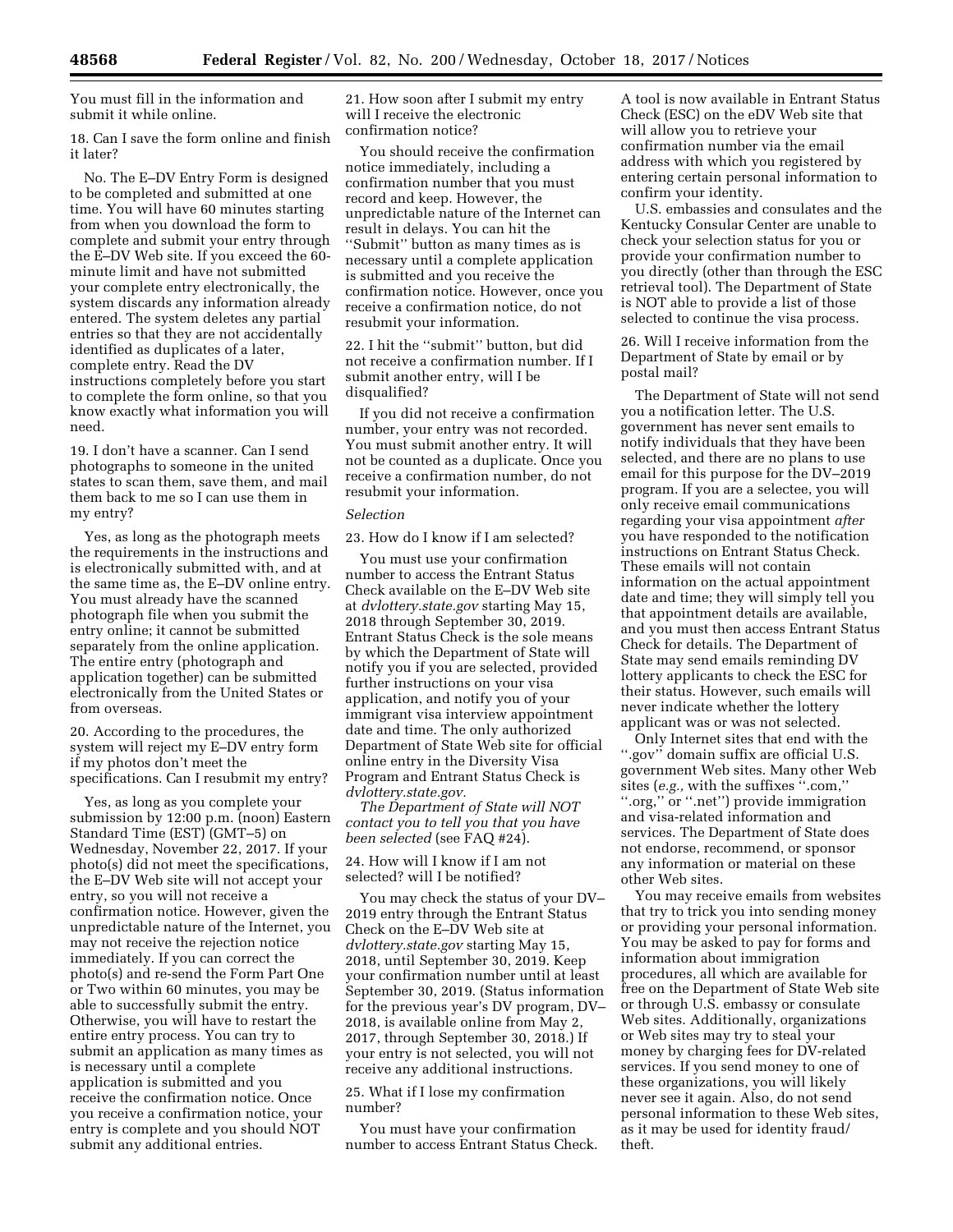These deceptive emails may come from people pretending to be affiliated with the Kentucky Consular Center or the Department of State. Remember, the U.S. government has never sent emails to notify individuals that they have been selected, and will not use email to notify selectees for the DV–2019 program. The Department of State will never ask you to send money by mail or by services such as Western Union.

### 27. How many individuals will be selected for DV–2019?

For DV–2019, 50,000 DV visas are available. Because it is likely that some of the first 50,000 persons who are selected will not qualify for visas or not pursue their cases to visa issuance, more than 50,000 entries will be selected to ensure that all of the available DV visas are issued. However, this also means that there will not be a sufficient number of visas for all those who are initially selected. To maximize use of all available visas, the Department of State may update Entrant Status Check to include additional selectees at any time before the program ends on September 30, 2019.

You can check the E–DV Web site's Entrant Status Check to see if you have been selected for further processing and your place on the list. Interviews for the DV–2019 program will begin in October 2018 for selectees who have submitted all pre-interview paperwork and other information as requested in the notification instructions. Selectees who provide all required information will be informed of their visa interview appointment through the E–DV Web site's Entrant Status Check four to six weeks before the scheduled interviews with U.S. consular officers at overseas posts.

Each month, visas will be issued to those applicants who are eligible for issuance during that month, visanumber availability permitting. Once all of the 50,000 DV visas have been issued, the program will end. Visa numbers could be finished before September 2019. Selected applicants who wish to apply for visas must be prepared to act promptly on their cases. *Being randomly chosen as a selectee does not guarantee that you will receive a visa. Selection merely means that you are eligible to apply for a Diversity Visa, and if your rank number becomes eligible for final processing, you potentially may be issued a Diversity Visa. Only 50,000 visas will be issued to such applicants.* 

28. How will successful entrants be selected?

Official notifications of selection will be made through Entrant Status Check,

available starting May 15, 2018, through at least September 30, 2019, on the E– DV Web site *dvlottery.state.gov.* The Department of State does not send selectee notifications or letters by regular postal mail or by email. Any email notification or mailed letter stating that you have been selected to receive a DV does not come from the Department of State and is not legitimate. Any email communication you receive from the Department of State will direct you to review Entrant Status Check for new information about your application. The Department of State will never ask you to send money by mail or by services such as Western Union.

All entries received from each region are individually numbered, and at the end of the entry period, a computer will randomly select entries from among all the entries received for each geographic region. Within each region, the first entry randomly selected will be the first case registered; the second entry selected will be the second case registered, etc. All entries received within each region during the entry period will have an equal chance of being selected. When an entry has been selected, the entrant will receive notification of his or her selection through the Entrant Status Check available starting May 15, 2018, on the E–DV Web site *dvlottery.state.gov.* If you are selected and you respond to the instructions provided online via Entrant Status Check, the Department of State's Kentucky Consular Center (KCC) will process your case until you are instructed to appear for a visa interview at a U.S. embassy or consulate or, if you are in the United States, until you apply to adjust status with USCIS in the United States.

29. I am already in the united states. If selected, may I adjust my status with USCIS?

Yes, provided you are otherwise eligible to adjust status under the terms of Section 245 of the Immigration and Nationality Act (INA), you may apply to USCIS for adjustment of status to permanent resident. You must ensure that USCIS can complete action on your case, including processing of any overseas spouse or children under 21 years of age, before September 30, 2019, since on that date your eligibility for the DV–2019 program expires. The Department of State will not approve any visa numbers or adjustments of status for the DV–2019 program after midnight EDT on September 30, 2019, under any circumstances.

30. If I am selected, for how long am I entitled to apply for a diversity visa?

If you are selected in the DV–2019 program, you are entitled to apply for visa issuance only during U.S. government fiscal year 2019, which is from October 1, 2018, through September 30, 2019. We encourage selectees to apply for visas as early as possible, once their lottery rank numbers become eligible for further processing.

*Without exception, all selected and eligible applicants must obtain their visa or adjust status by the end of the fiscal year.* There is no carry-over of DV benefits into the next year for persons who are selected but who do not obtain visas by September 30, 2019 (the end of the fiscal year). Also, spouses and children who derive status from a DV– 2019 registration can only obtain visas in the DV category between October 1, 2018 and September 30, 2019. Applicants who apply overseas will receive an appointment notification from the Department through Entrant Status Check on the E–DV Web site four to six weeks before the scheduled appointment.

## 31. If a DV selectee dies, what happens to the case?

If a DV selectee dies at any point before he or she has traveled to the United States or adjusted status, the DV case is automatically terminated. Any derivative spouse and/or children of the deceased selectee will no longer be entitled to a DV visa. Any visas that were issued to them will be revoked.

# *Fees*

32. How much does it cost to enter the E–DV program?

*There is no fee charged for submitting an electronic entry.* However, if you are selected and apply for a Diversity Visa, you must pay all required visa application fees at the time of visa application and interview directly to the consular cashier at the U.S. embassy or consulate. If you are a selectee already in the United States and you apply to USCIS to adjust status, you will pay all required application fees directly to USCIS. If you are selected, you will receive details of required DV and immigrant visa application fees with the instructions provided through the E–DV Web site at *dvlottery.state.gov.* 

33. How and where do I pay DV and immigrant visa fees if I am selected?

If you are a randomly selected entrant, you will receive instructions for the DV visa application process through Entrant Status Check at *dvlottery.state.gov.* You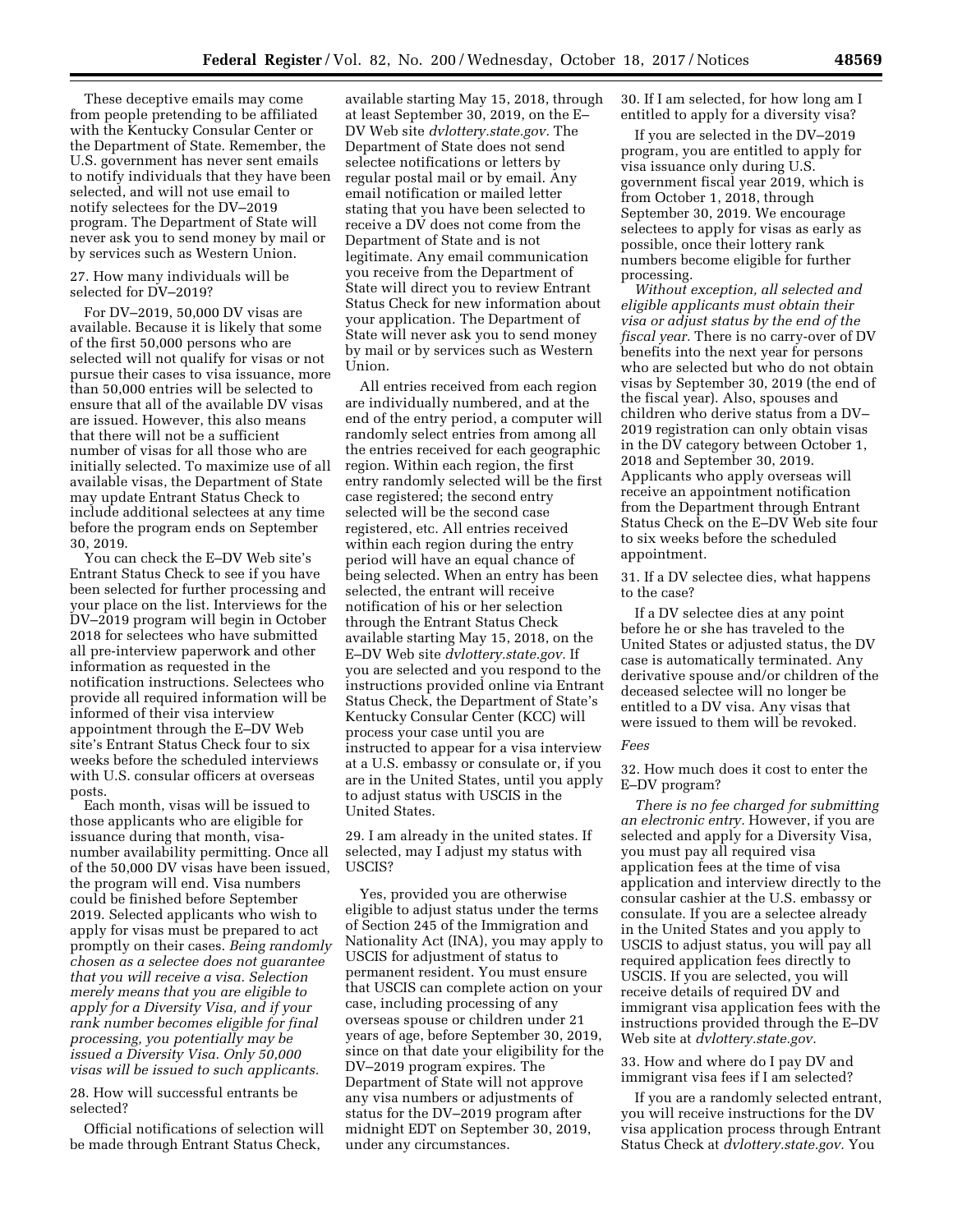will pay all DV and immigrant visa application fees in person only at the U.S. embassy or consulate at the time of the visa application. The consular cashier will immediately give you a U.S. government receipt for payment. Do not send money for DV fees to anyone through the mail, Western Union, or any other delivery service if you are applying for an immigrant visa at a U.S. embassy or consulate.

If you are selected and you are already present in the United States and plan to file for adjustment of status with USCIS, the instructions page accessible through Entrant Status Check at *dvlottery.state.gov* contains separate instructions on how to mail adjustment of status application fees to a U.S. bank.

34. If I apply for a DV, but don't qualify to receive one, can I get a refund of the visa fees I paid?

No. Visa application fees cannot be refunded. You must meet all qualifications for the visa as detailed in these instructions. If a consular officer determines you do not meet requirements for the visa, or you are otherwise ineligible for the DV under U.S. law, the officer cannot issue a visa and you will forfeit all fees paid.

### *Ineligibilities*

35. As a DV applicant, can I receive a waiver of any grounds of visa ineligibility? Does my waiver application receive any special processing?

DV applicants are subject to all grounds of ineligibility for immigrant visas specified in the Immigration and Nationality Act (INA). There are no special provisions for the waiver of any ground of visa ineligibility aside from those ordinarily provided in the INA, nor is there special processing for waiver requests. Some general waiver provisions for people with close relatives who are U.S. citizens or Lawful Permanent Resident aliens may be available to DV applicants in some cases, but the time constraints in the DV program may make it difficult for applicants to benefit from such provisions.

# *DV Fraud Warning and Scams*

36. How can I report internet fraud or unsolicited email?

Please visit the *econsumer.gov* Web site, hosted by the Federal Trade Commission in cooperation with consumer-protection agencies from 17 nations. You may also report fraud to the Federal Bureau of Investigation (FBI) Internet Crime Complaint Center. To file a complaint about unsolicited email,

visit the Department of Justice ''Contact Us'' page.

#### *DV Statistics*

37. How many visas will be issued in DV–2019?

By law, a maximum of 55,000 visas are available each year to eligible persons. However, in November 1997, the U.S. Congress passed the Nicaraguan Adjustment and Central American Relief Act (NACARA), which stipulates that beginning as early as DV–1999, and for as long as necessary, up to 5,000 of the 55,000 annually-allocated DVs will be made available for use under the NACARA program. The actual reduction of the limit began with DV–2000 and will remain in effect through the DV– 2019 program, so 50,000 visas remain for the DV program described in these instructions.

38. If I receive a visa through the DV program, will the U.S. government pay for my airfare to the united states, help me find housing and employment, and/ or provide healthcare or any subsidies until I am fully settled?

No. The U.S. government will not provide any of these services to you if you receive a visa through the DV program. If you are selected to apply for a DV, you will need to demonstrate that you will not become a public charge in the United States before being issued a visa. This evidence may be in the form of a combination of your personal assets, an Affidavit of Support (Form I– 134) submitted by a relative or friend residing in the United States, an offer of employment from an employer in the United States, or other evidence.

### **List of Countries/Areas by Region Whose Natives Are Eligible for DV–2019**

The list below shows the countries whose natives are eligible for DV–2019, grouped by geographic region. Dependent areas overseas are included within the region of the governing country. USCIS identified the countries whose natives are not eligible for the DV–2019 program according to the formula in Section 203(c) of the INA. The countries whose natives are not eligible for the DV program (because they are the principal source countries of Family-Sponsored and Employment-Based immigration or ''high-admission'' countries) are noted after the respective regional lists.

*Africa*  Algeria Angola Benin Botswana Burkina Faso Burundi Cameroon Cabo Verde Central African Republic Chad Comoros Congo Congo, Democratic Republic of the Cote D'Ivoire (Ivory Coast) Djibouti Egypt \* Equatorial Guinea Eritrea Ethiopia Gabon Gambia, The Ghana Guinea Guinea-Bissau Kenya Lesotho Liberia Libya Madagascar Malawi Mali Mauritania Mauritius Morocco Mozambique Namibia Niger Rwanda Sao Tome and Principe Senegal Seychelles Sierra Leone Somalia South Africa South Sudan Sudan Swaziland Tanzania Togo Tunisia Uganda Zambia Zimbabwe

\* Persons born in the areas administered prior to June 1967 by Israel, Jordan, Syria, and Egypt are chargeable, respectively, to Israel, Jordan, Syria, and Egypt. Persons born in the Gaza Strip are chargeable to Egypt; persons born in the West Bank are chargeable to Jordan; persons born in the Golan Heights are chargeable to Syria.

In Africa, natives of Nigeria are not eligible for this year's diversity program.

Afghanistan Bahrain Bhutan Brunei Burma Cambodia

*Asia*